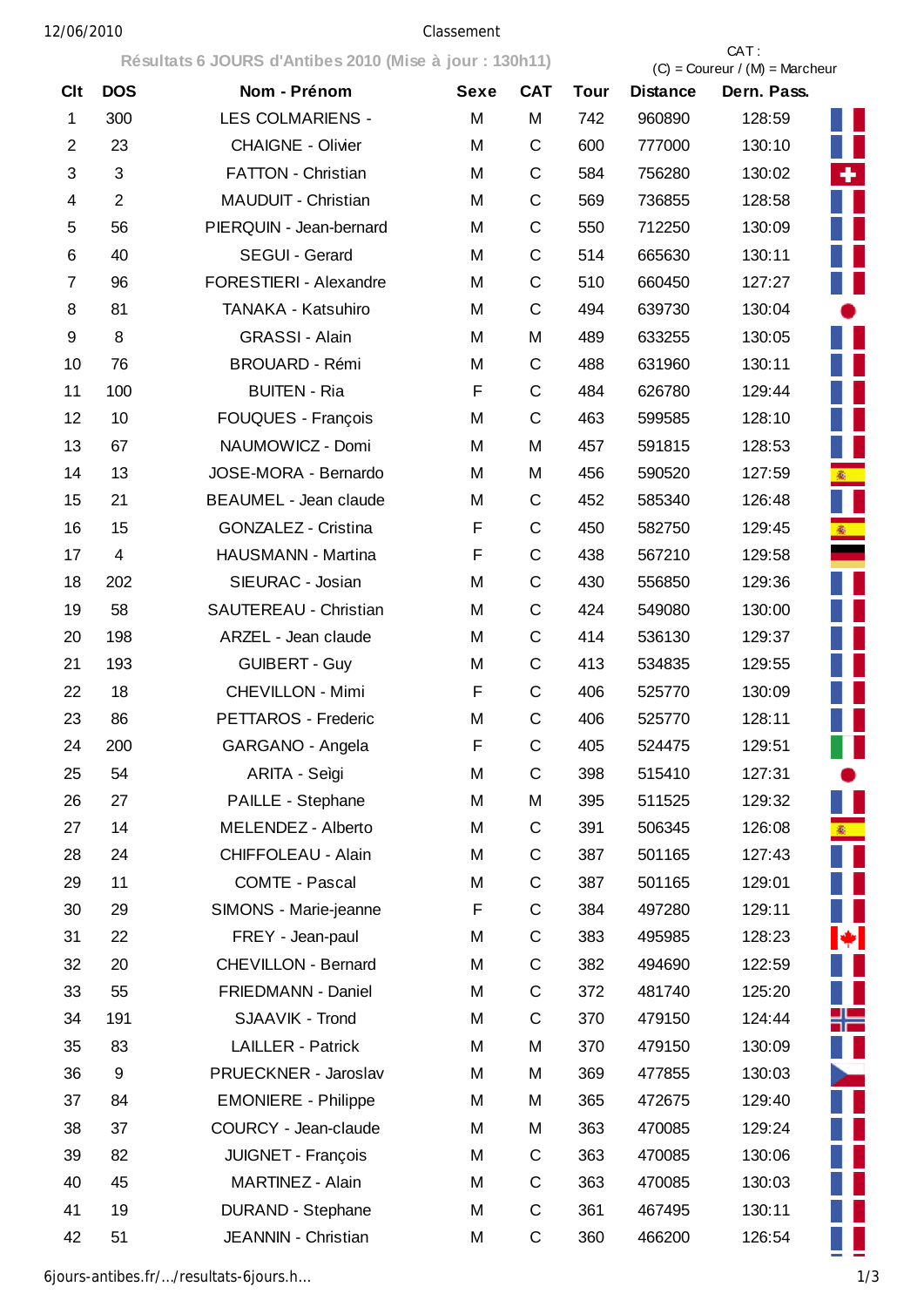| 12/06/2010 |     |                            | Classement |   |     |        |        |
|------------|-----|----------------------------|------------|---|-----|--------|--------|
| 43         | 53  | RAY - Claude               | M          | C | 357 | 462315 | 130:02 |
| 44         | 30  | ROY - Bernard              | M          | C | 352 | 455840 | 129:29 |
| 45         | 90  | <b>LEBRUN - Thierry</b>    | M          | M | 349 | 451955 | 127:40 |
| 46         | 89  | <b>KLUKA - Peter</b>       | M          | C | 347 | 449365 | 127:20 |
| 47         | 38  | VELLY - Christian          | M          | C | 346 | 448070 | 130:10 |
| 48         | 60  | ESPINO - Jose roberto      | M          | C | 342 | 442890 | 116:48 |
| 49         | 99  | CZUKOR - Zoltan            | M          | M | 341 | 441595 | 126:34 |
| 50         | 36  | VAN GEENE - Regina         | F          | C | 341 | 441595 | 130:06 |
| 51         | 79  | <b>BEN</b> - Roger         | M          | C | 340 | 440300 | 129:32 |
| 52         | 44  | VAN HIEL - Paul            | M          | C | 340 | 440300 | 128:27 |
| 53         | 92  | THIEBAULT - Jean           | M          | C | 339 | 439005 | 130:06 |
| 54         | 62  | MARANZINA - Aldo           | M          | C | 338 | 437710 | 129:59 |
| 55         | 195 | <b>WRIGHT - Eric</b>       | M          | C | 337 | 436415 | 129:51 |
| 56         | 194 | <b>MARINI - Ric</b>        | M          | C | 337 | 436415 | 129:51 |
| 57         | 28  | <b>ANDRADE - Chantal</b>   | F          | C | 335 | 433825 | 130:03 |
| 58         | 74  | PANNIER - Josiane          | F          | M | 326 | 422170 | 127:13 |
| 59         | 91  | <b>SVENSSON - Christer</b> | M          | M | 321 | 415695 | 130:02 |
| 60         | 32  | <b>LESCURE - Frederic</b>  | M          | M | 315 | 407925 | 129:02 |
| 61         | 33  | <b>GIBOURG - Marc</b>      | M          | С | 311 | 402745 | 127:29 |
| 62         | 48  | PRIOU - Michel             | M          | C | 308 | 398860 | 129:57 |
| 63         | 65  | <b>CARRIERE - André</b>    | M          | C | 308 | 398860 | 130:05 |
| 64         | 61  | LAFONT - Jeannick          | F          | C | 307 | 397565 | 128:26 |
| 65         | 59  | CASPER - Alain             | M          | C | 301 | 389795 | 126:10 |
| 66         | 73  | CODET - Gilbert            | M          | C | 296 | 383320 | 125:57 |
| 67         | 16  | <b>MEURGUE - François</b>  | M          | C | 295 | 382025 | 127:58 |
| 68         | 196 | VALLE - Romain             | M          | C | 294 | 380730 | 125:59 |
| 69         | 35  | <b>LANCHAS - Pascal</b>    | M          | C | 290 | 375550 | 126:53 |
| 70         | 17  | <b>BOUCHER - Alain</b>     | M          | С | 287 | 371665 | 127:35 |
| 71         | 49  | <b>CORNICHON - Laurent</b> | M          | C | 286 | 370370 | 128:33 |
| 72         | 98  | VAUCHEL - Daniel           | M          | С | 284 | 367780 | 127:18 |
| 73         | 34  | <b>TOUGNE - Chantal</b>    | F          | C | 280 | 362600 | 130:01 |
| 74         | 43  | <b>WANTIEZ - Patrick</b>   | M          | С | 272 | 352240 | 129:36 |
| 75         | 80  | <b>LAVIGNE - Patrick</b>   | M          | C | 269 | 348355 | 126:03 |
| 76         | 66  | DALPHIN - Daniel           | M          | M | 260 | 336700 | 116:04 |
| 77         | 197 | DELASSAUX - Jacqueline     | F          | M | 258 | 334110 | 129:55 |
| 78         | 46  | <b>ARMAND - Laurent</b>    | M          | С | 257 | 332815 | 126:46 |
| 79         | 42  | WANTIEZ - Viviane          | F          | C | 256 | 331520 | 126:42 |
| 80         | 97  | NYSTROM - K-g              | M          | C | 256 | 331520 | 129:21 |
| 81         | 39  | JOLY - Jerome              | M          | C | 256 | 331520 | 113:55 |
| 82         | 199 | QUEVENARD - Agnes          | F          | C | 252 | 326340 | 129:20 |
| 83         | 12  | SEGUI - Santiago           | M          | M | 251 | 325045 | 130:03 |
| 84         | 57  | <b>BOULANGER - Jc</b>      | M          | C | 250 | 323750 | 125:57 |
| 85         | 63  | ZIMMERMANN - Walter        | M          | С | 247 | 319865 | 87:39  |
| 86         | 93  | <b>BAIER - Norbert</b>     | M          | C | 245 | 317275 | 126:59 |

Ш  $\frac{1}{\sqrt{2}}$ ĪĪ **THANK** F ٠ г ╄ П г